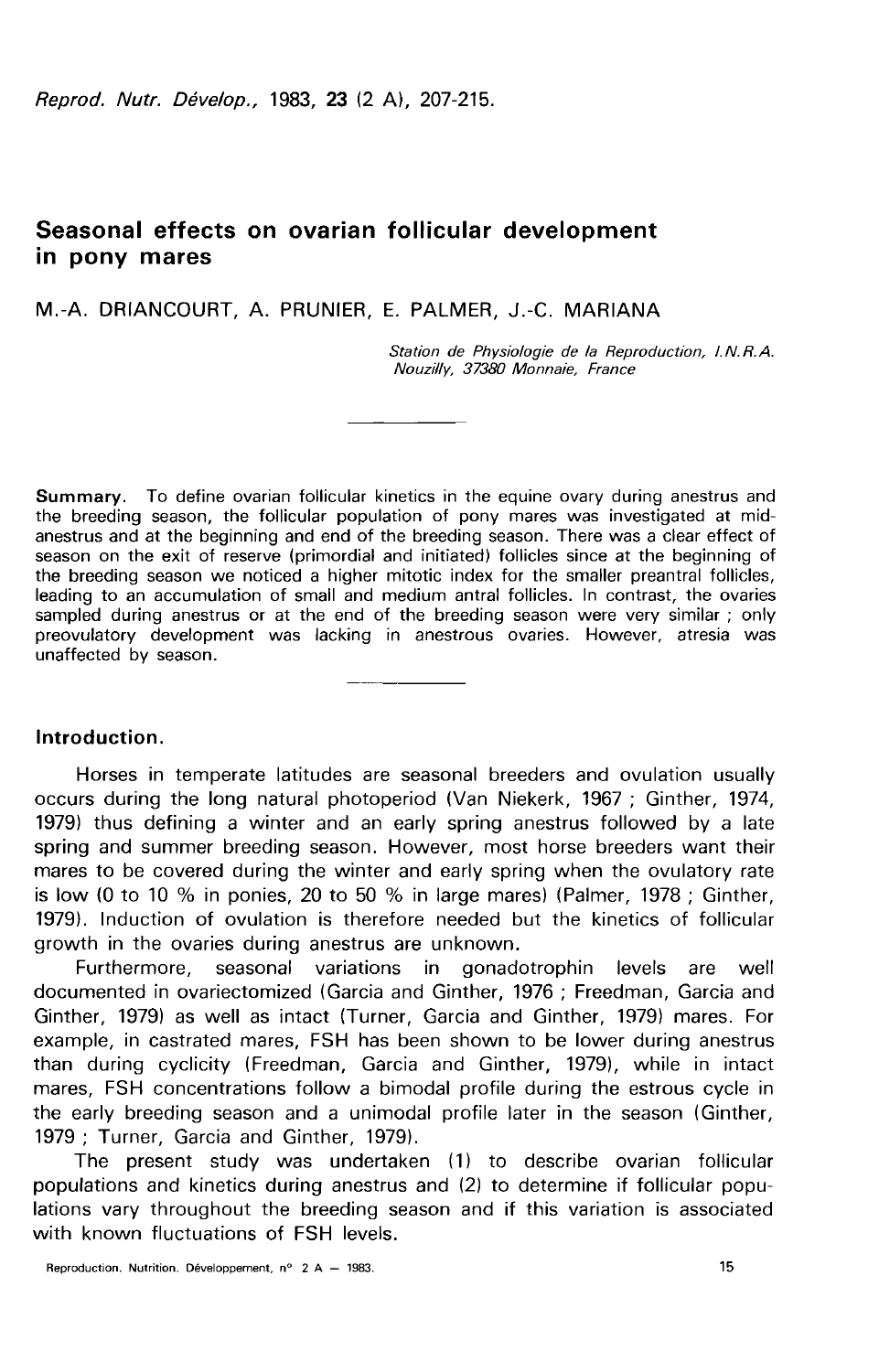## Material and methods.

Fifteen Welsh pony mares were used in this study. They were 2 years old, in good physical condition, weighed around 230 kg and had all exhibited at least one cycle during the previous year.

In December 1979, while they were all in anestrus, the mares were randomly allocated to three groups ( $n = 5$  per group).

 $-$  Group I : hemicastrated during anestrus. This physiological status was checked by bi-weekly blood sampling to assay progesterone according to Terqui and Thimoner (1974). Surgery was performed around February 1st, a period when these mares were judged to be in deep anestrus due to : (1) lack of progesterone for at least 2 months, (2) the fact that the size of the largest follicle did not exceed 15 mm, as shown by rectal palpation, and (3) previous data (Palmer, personal communication) showing that the end of anestrus occurs around May 8th in such animals.

 $-$  Group II : hemicastrated at the preovulatory stage during the early breeding season. Cyclicity was detected by bi-weekly progesterone assays (Terqui and Thimonier, 1974). When all 5 mares had exhibited at least one cycle, daily estrus detection was performed. As soon as a mare was in estrus, its follicular development was followed until the preovulatory stage  $(i.e.$  soft follicle exceeding 35 mm in diameter), using echography and rectal palpation (Palmer and Driancourt, 1980). The mean day of hemicastration was May 15th.

 $-$  Group III : hemicastrated at the preovulatory stage during the second part of the breeding season. We carried out a procedure similar to that in group 11 mares, starting on August 1st, the mean day of surgery being around August 15th.

As both ovaries have been shown to present very close populations (Driancourt, Mariana and Palmer, 1982), one ovary of anestrous animals and the ovary bearing the large follicle of cyclic mares were removed, fixed in Bouin Hollande solution and cut into serial sections 10-um thick. One out of five sections was mounted, stained with hematoxylin and examined microscopically.

All follicles larger than 50 um in diameter were counted, measured and then grouped into the 5 classes previously described (Driancourt et al., 1982).

Furthermore, all follicles were checked for atresia ; a follicle was considered atretic when more than five pyknotic nuclei were counted on the section studied (stage I : early atresia). Two later stages were determined according to Kenney et al. (1979) : stage II (advanced atresia) when pyknosis is widespread and numerous granulosa cells float in the antrum and stage III (late atresia) when the granulosa is completely lacking, except in the oocyte area. The terminal stages when fibroblasts invade the follicle were not counted.

In all healthy follicles, the number of granulosa cells per follicle in the section studied was established either directly, by counting all the cells in follicles smaller than 120 um in diameter, or indirectly ; in larger follicles, it was calculated as the product of the area the cells occupied and cellular density measured at ten different points on the follicle, using a circular graticle.

Thereafter, all cells undergoing mitosis were counted in the same section and the mitotic index was obtained by dividing the number of cells in mitosis by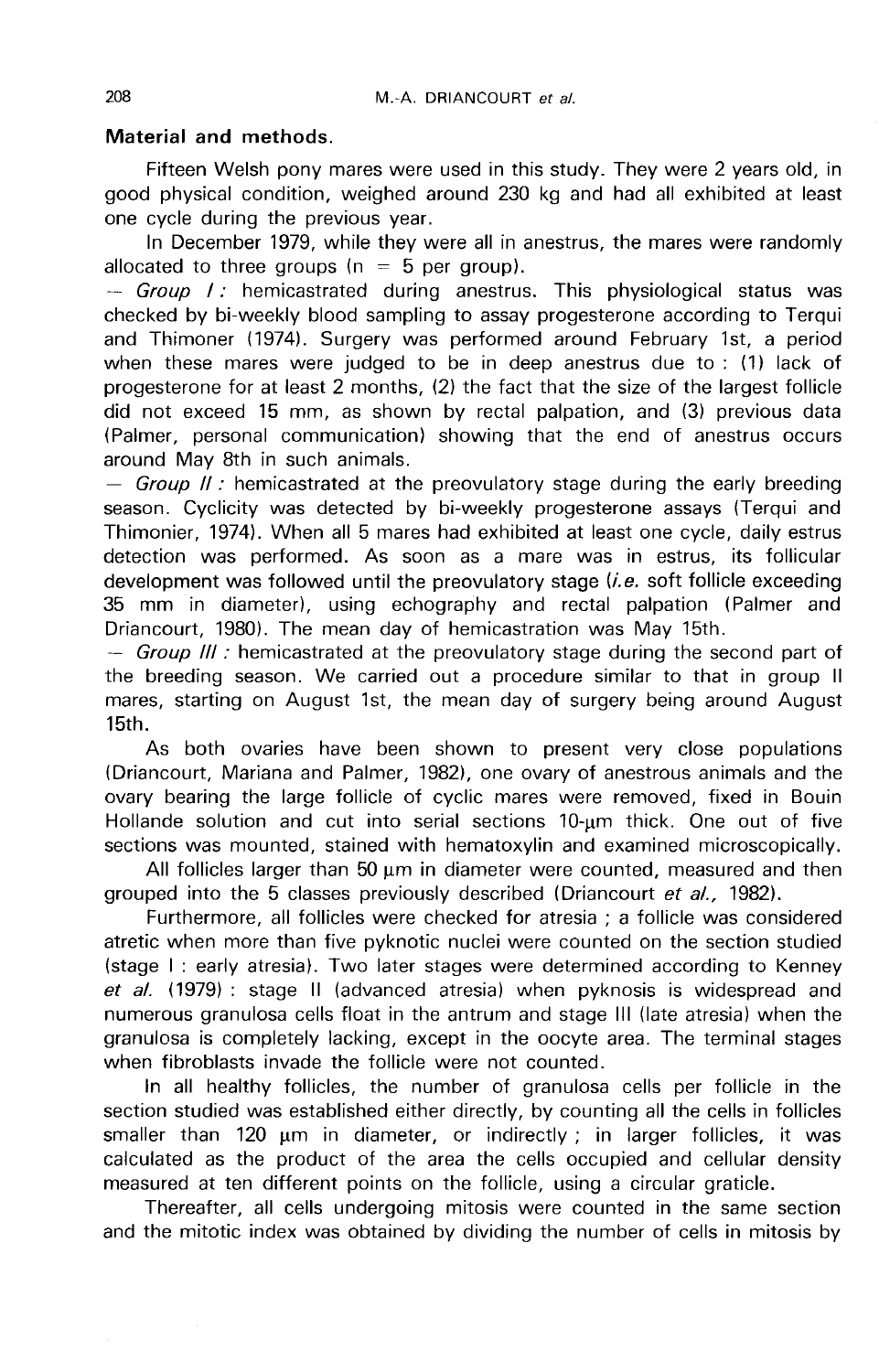the total number of granulosa cells. To study differences in the mitotic index, a weighted mean and its standard deviation were computed according to Meier (1953).

Owing to the small number of animals, non-parametric tests (Siegel, 1956) were used : the Kruskal and Wallis one-way analysis of variance and the Mann-Whitney U-test to compare follicular populations among groups. To determine differences in the mitotic index, we used an analysis of variance after angular transformation of the percentages.

### Results.

Cyclic ovarian activity.  $-$  As expected, none of the 5 mares in group I showed cyclic ovarian activity at the time of surgery, while 5/5 mares in group 11 and 4/5 mares in group III were cyclic. In all group II and III ponies, the ovulation rate was 1.

*Follicular populations. —* Using the Kruskal and Wallis one-way analysis of variance to compare the number of follicles per class among groups (fig. 11, we did not find any significant differences when comparing the numbers of initiated and preantral follicles at the three physiological statuses studied. The trend to higher numbers of follicles in these classes during the early breeding season was due to an animal with an extremely numerous population (table 1). In contrast, significant seasonal differences were detected in small and medium antral follicles. Concerning small antral follicles, significantly more follicles were present during the early breeding season compared to anestrus ( $U = 3$ ; p < 0.05) or late breeding season ( $U = 0$ ;  $p < 0.01$ ). However, the numbers of such follicles in the ovaries of anestrous or late breeding season animals were very similar. A like trend existed in medium antral follicles. Significantly more follicles of this size were found in ovaries collected during the early breeding follicles of this size were found in ovaries collected during the early breeding<br>season than at anestrus (U = 2 ; p  $<\,$  0.01) and the end of the breeding season

|                 | Initiated | Preantral | Small antral | Medium antral | Large antral |
|-----------------|-----------|-----------|--------------|---------------|--------------|
| Anestrus        | 15        | 6         |              | 12            |              |
|                 | 21 •      |           |              | b             |              |
|                 | 78        | 15        |              |               |              |
|                 | 61        | 3         |              |               |              |
|                 | 30        | 9         |              |               |              |
| Beginning of    | 57        | 14        |              | 15            |              |
| breeding season | 23        | 9         | 10           | 20            |              |
|                 | 55        | 9         |              |               |              |
|                 | 226       | 28        |              | 40            |              |
|                 | 10        |           | 10           | 10            |              |
| End of breeding | 59        |           |              | 6             |              |
| season          | 35        | 5         | 5            |               |              |
|                 | 21        | 9         | 5            |               |              |
|                 | 39        | 8         |              |               |              |
|                 | 52        | 6         |              | 9             |              |

TABLE 1

Individual total numbers of follicles per size class. Each line is one animal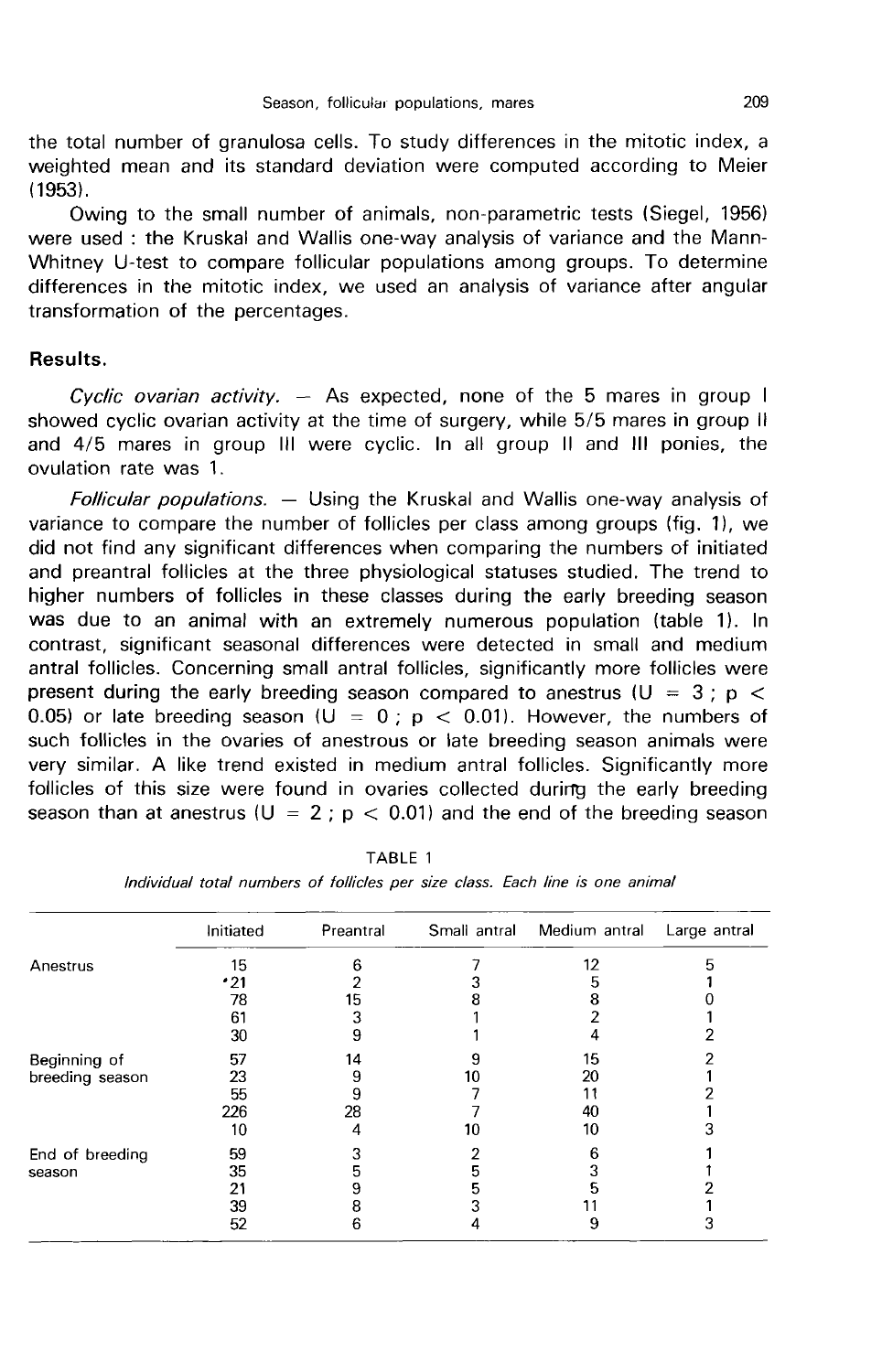

FIG. 1. - Mean total (healthy and atretic) number of follicles per size class at the three physiological (statuses) studied.

(U = 1.5 ;  $p$  < 0.01). But the population of medium antral follicles was equal between group I and III mares. Surprisingly, the population of large antral follicles was very similar among the three groups.

Atresia. — With our criteria, atresia was only observed in antral follicles. Since there was very little atresia in small antral follicles and it was poorly estimated in large antral follicles, due to the low number of available follicles, only data concerning medium antral follicles are presented (fig. 2). As the percentage of atresia and the relative percentages of early and advanced atretic follicles among the groups were similar, a higher number of atretic follicles was noticed in the early breeding season compared to anestrus (U =  $0$  ;  $\mathsf{p}$   $<$  0.01)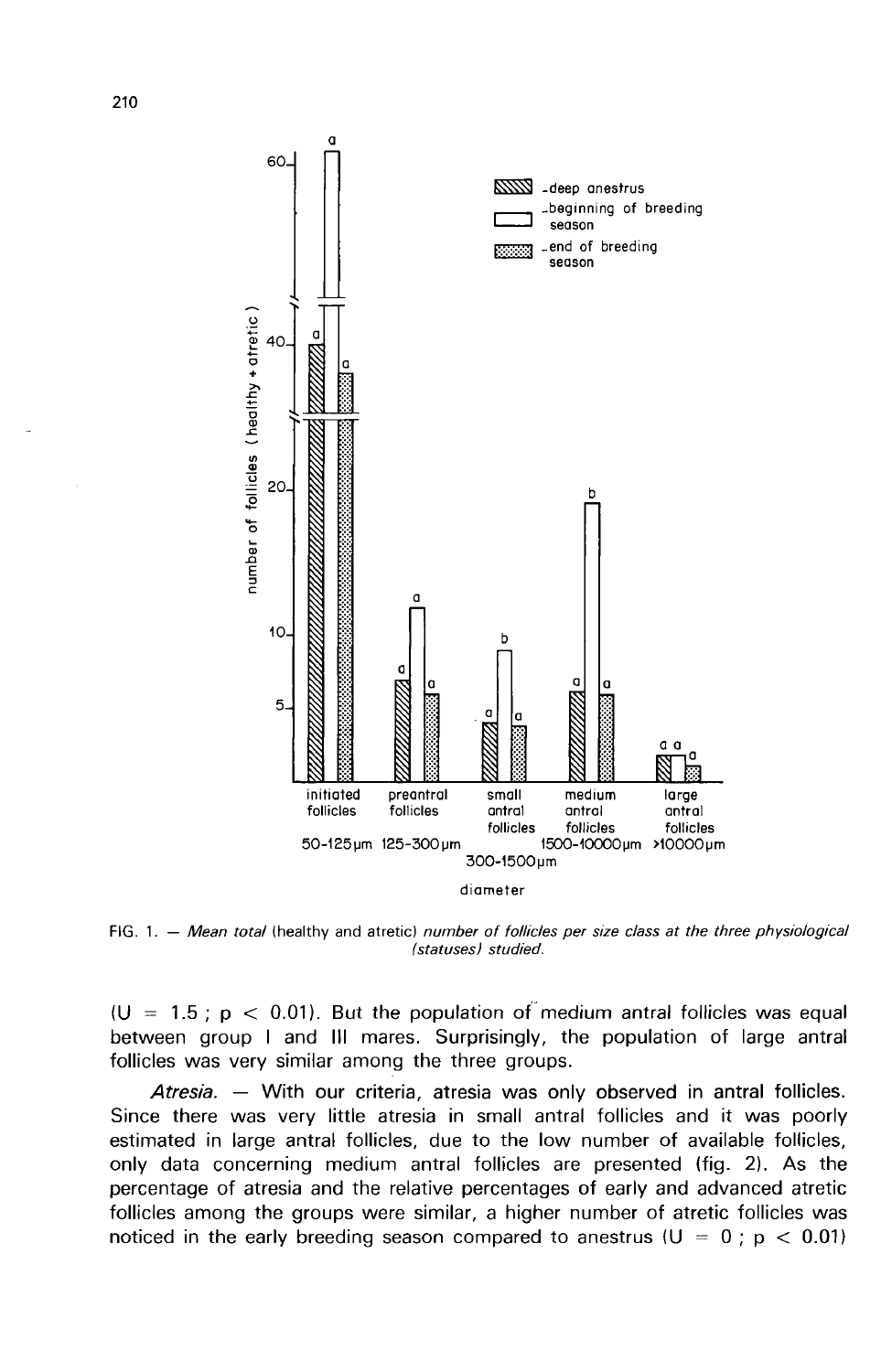

FIG. 2.  $-$  Relative extent of healthy, early atretic, and advanced atretic follicles according to physiological status.

and the end of the breeding season (U = 1;  $p$  < 0.01), due to the higher number of follicles in this season.

Mitotic index.  $-$  The mean mitotic index and its standard deviation were calculated for the initiated, preantral and healthy small antral follicles in each group (fig. 3). This parameter was not measured in larger follicles owing to the small number of such healthy follicles.

There were no significant differences among any of the groups as to the mean mitotic index of initiated follicles. But unlike initiated follicles, smaller preantral follicles (i.e. between 120 and 190  $\mu$ m in diameter) showed a significant increase ( $F = 5.14$ ;  $p < 0.05$ ) in mitotic index during the early breeding season compared to the other two groups. The proliferative activity of granulosa cells in larger follicles among the groups was similar with very high individual differences.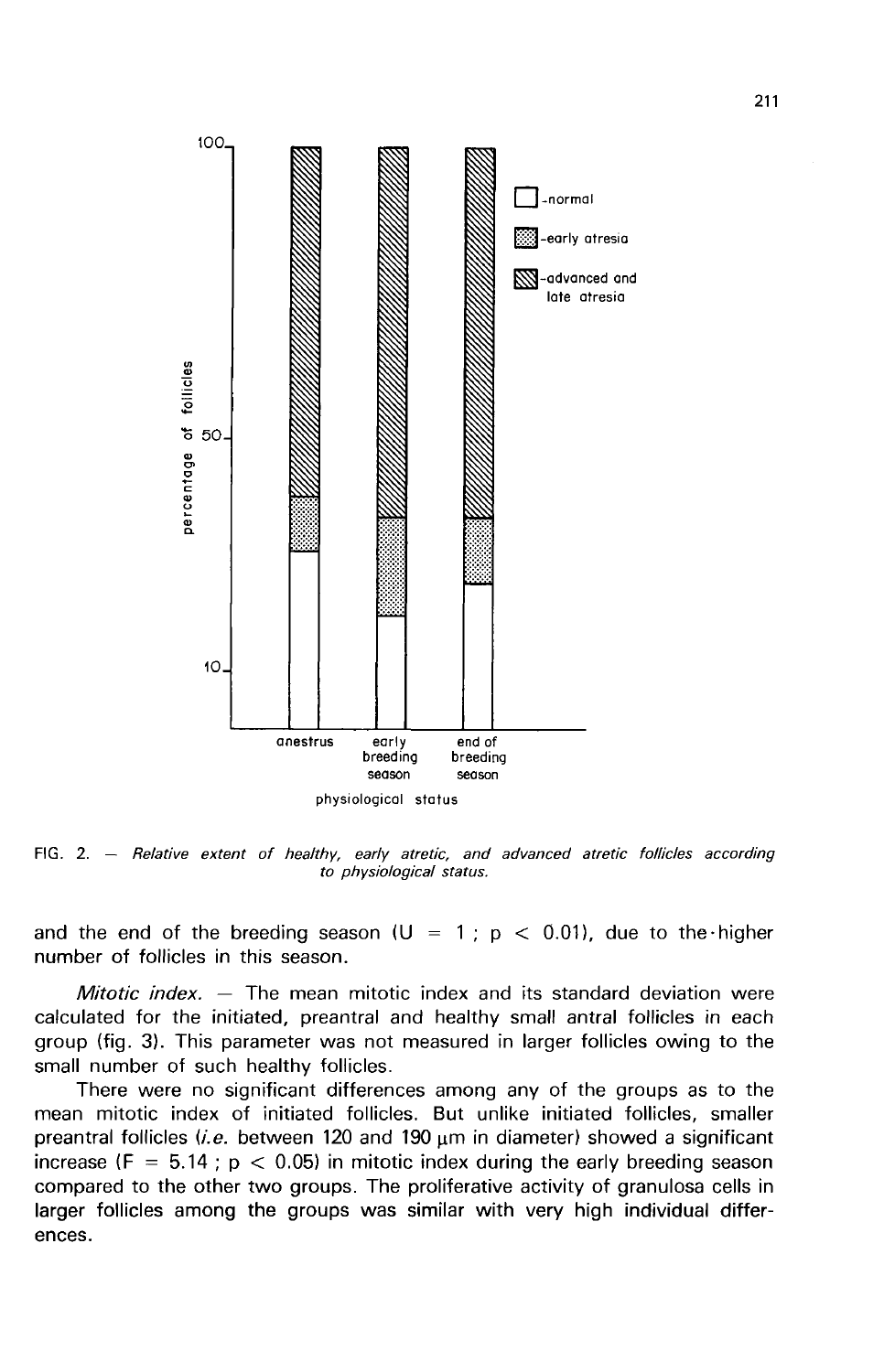

Fig. 3. - Mean  $(\pm$  SD) mitotic index value of various size classes in the three experimental groups.

# Discussion.

Pony mares were used in this study because the reproductive season is well delineated into anovulatory and ovulatory seasons : (1) almost 100 % of pony mares exhibit anestrus during winter compared to around 50 % in large mares (Palmer, 1978 ; Ginther, 1979) and (2) a persistent corpus luteum occurs very seldom in ponies. Furthermore, young animals  $(i.e.$  less than 2 years old) still show a clearer pattern of seasonality because all those in our herd are non-cycling during winter (Palmer, personal communication), although a similar trend has not been demonstrated in a slaughterhouse study (Wesson and Ginther, 1981). Thus, young pony mares are a valuable model for the study of seasonal effects on follicular development in the equine.

While the first two experimental groups were well defined, we have no data concerning the day of the last ovulation after hemicastration in animals from the third group. However, two points suggest that they were close to entering anestrus : (1) one of the 5 animals was not cycling and (2) results from Wesson and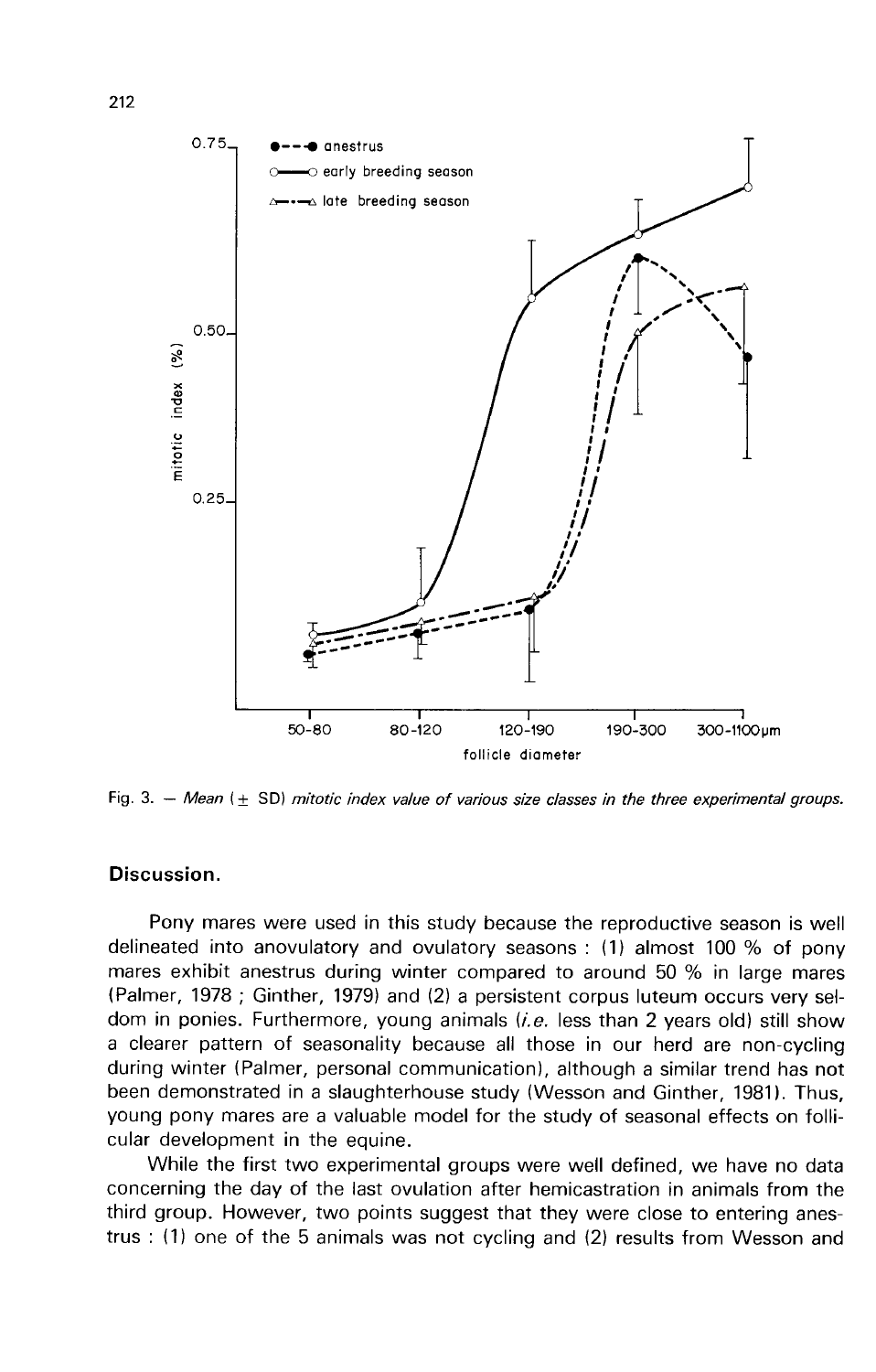Ginther (1981) show that the percentage of ovulatory young pony mares is around 60 % in September and 20 % in October.

The present study provides new information on follicular populations through out the year since, in previous studies, only palpable follicles (Turner, Garcia and Ginther, 1979) or those observed on slices of postmortem ovaries (Wesson and Ginther, 1981) have been considered  $(i.e.$  follicles over 2 mm in diameter).

The important features of the present study are firstly, the close populations of ovaries sampled during anestrus and at the end of the breeding season and, secondly, the peculiar kinetics and populations noticed during the beginning of the breeding season compared to the other two stages studied.

Whatever the size class studied, follicular numbers were similar in group I and III ovaries, the only noticeable difference being the lack of follicles larger than 15 mm in diameter during anestrus. Thus, as in ewes (Turnbull et al., 1978; Cahill and Mauleon, 1980), the only part of folliculogenesis lacking during winter is preovulatory development. Furthermore, anestrous follicles seem to be sensitive to endogenous or exogenous hormones since Oxender, Noden and Hafs (1977) have noticed some spikes of estradiol-17 $\beta$ , and ovulation has been successfully induced with pituitary extracts in a fortnight in seasonally anovulatory mares (Douglas, Nuti and Ginther, 1974 ; Lapin and Ginther, 1977). Another conclusion that can be drawn from a comparison of group I and III ovaries is the fact that follicular populations less than 10 mm in diameter are relatively independent of the hormonal milieu. Although hormonal assays were not done on our animals, differences in estrogens, progesterone, LH and possibly FSH between anestrus and the end of the breeding season are clear (Ginther, 1979). They do not seem to result in differences in follicular populations. Also worthy of note are the equal numbers of initiated follicles at these two physiological statuses. Such follicles have previously been shown to belong to the reserve of small follicles (Driancourt et al., 1982). Thus, in contrast to what has been proposed in the ewe, there is no restocking of small reserve follicles during anestrus (Cahill and Mau-16on, 1980), such follicles being used during the breeding season. This is further supported by data involving light treatments (Kooistra and Ginther, 1975) which show that hastening the onset of the breeding season by light does not induce it to end earlier and that continuation of maximal photoperiod during summer and fall prolongs the period of cyclicity.

Follicular development seems to be original in the early breeding season compared to the other stages studied. At this period, a higher exit of the reserve of small follicles (primordial and initiated) occurs, as demonstrated by the higher mitotic index of the smaller preantral follicles and by the accumulation of small and medium antral follicles. At the moment, the mechanisms inducing this higher exit are unclear.

The similar extent of atresia among the three stages studied is intriguing as FSH levels are markedly different among these stages and as FSH is a key hormone in the control of atresia (Zeleznik, 1981 ; Di Zerega et al., 1981). However, it must be kept in mind that at the preovulatory stage, there is considerable atresia compared to the end of luteal phase and the beginning of estrus (Driancourt, Mariana and Palmer, 1982). In contrast, the close values among the three groups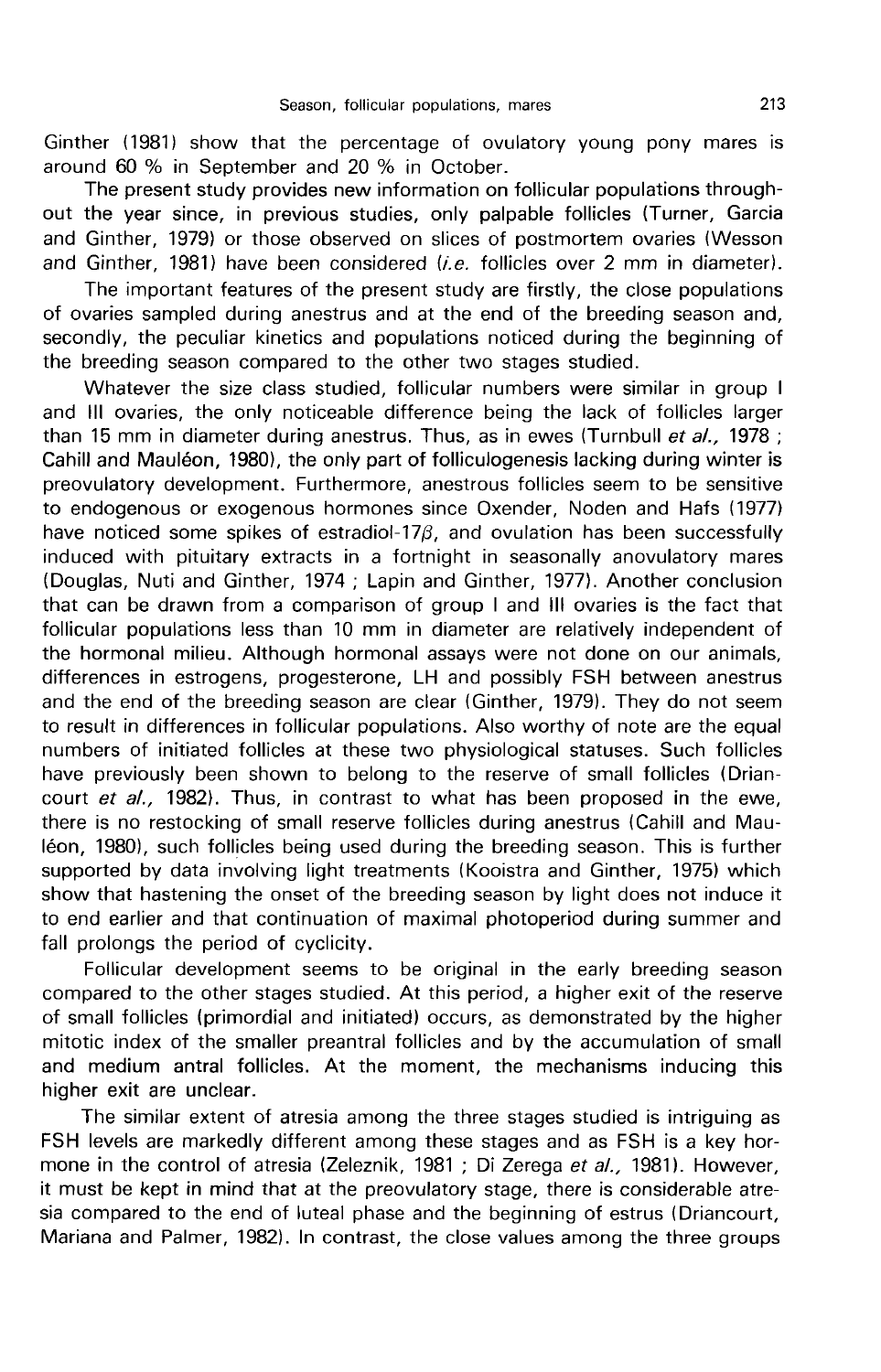of the mitotic index of antral follicles were expected since a similar fact has been demonstrated in ewes (Turnbull et al., 1978 ; Cahill and Mauléon, 1980).

Thus, except for the modulation of the exit of reserve follicles and the lack of very large preovulatory follicles during anestrus, season does not have much effect on folliculogenesis in the equine.

Reçu en juillet 1982.<br>Accepté en octobre 1982.

# Résumé. Influence de la saison sur la population de follicules ovariens chez la ponette.

Afin de caractériser le fonctionnement de l'ovaire équin au cours de l'anoestrus et au cours de la saison sexuelle, les populations folliculaires d'ovaires d'animaux en anoestrus, début de saison sexuelle et fin de saison sexuelle ont été comptées, l'importance de l'atrésie et les valeurs de l'index mitotique calculées. La saison exerce un effet sur la sortie de la réserve de petits follicules (primordiaux et initiés). En effet, en début de saison sexuelle, l'index mitotique des plus petits follicules préantraux est significativement supérieur à celui des autres stades, ce qui induit une augmentation du nombre de follicules à petit et moyen antrum. En revanche, les ovaires prélevés en anoestrus ou fin de saison sexuelle présentent des populations très proches ; seul manque le développement préovulaire dans l'ovaire d'anoestrus. Enfin, l'atrésie ne varie pas avec la saison.

#### References

- CAHILL L. P., MAULEON P., 1980. Influence of season, cycle and breed on follicular growth rates in sheep. *J. Reprod. Fert.*, **58,** 321-328.<br>1 ZEREGA G., TURNER C. K., STOUFFER R. L., ANDERSON L. D., CHANNING C. P.
- HODGEN G. D., 1981. Suppression of FSH-dependent folliculogenesis during the primate ovarian cycle. J. clin. Endocr. Metab., 52, 451-456.
- DOUGLAS R. H., NUTI L., GINTHER O. J., 1974. Induction of ovulation and mutiple ovulation in seasonally anovulatory mares with equine pituitary fractions. Theriogenology, 2, 133-142.
- DRIANCOURT M. A., MARIANA J. C., PALMER E., 1982. Effect of the stage of the oestrous cycle on the follicular population in pony mares. Reprod. Nutr. Dévelop., 22, 803-812.
- DRIANCOURT M. A., PARIS A., ROUX C., MARIANA J. C., PALMER E., 1982. Ovarian follicular populations in pony and saddle-type mares. Reprod. Nutr. Dévelop., 22, 1035-1048.
- FREEDMAN L. J., GARCIA M. C., GINTHER 0. J., 1979. Gonadotropin levels in response to season and photoperiod in ovariectomized mares. Biol. Reprod., 20, 567-574.
- GARCIA M. C., GINTHER 0. J., 1976. Effects of ovariectomy and season on plasma luteinizing hormones in mares. Endocrinology, 98, 958-962.
- GINTHER 0. J., 1974. Occurrence of anestrus, estrus, diestrus and ovulation over a 12-month period in mares. Am. J. vet. Res., 35, 1173-1179.
- GINTHER O. J., 1979. *Reproductive biology of the mare : basic and applied aspects.* McNaughton & Gunn Inc., Ann. Arbor., Mich.
- KENNEY R. M., CONDON W., GANJAM V. K., CHANNING C. P., 1979. Morphological and biochemical correlates of equine ovarian follicles as a function of their state of viability or atresia. J. Reprod. Fert., suppl. 27, 163-171.
- KOOISTRA L. H., GINTHER 0. J., 1975. Effect of photoperiod on reproductive activity and hair in mares. Am. J. vet. Res., 36, 1413-1419.
- LAPIN D. R., GINTHER O. J., 1977. Induction of ovulation and multiple ovulations in seasonally anovulatory and ovulatory mares with an equine pituitary extract. J. anim. Sci., 44, 834-842.